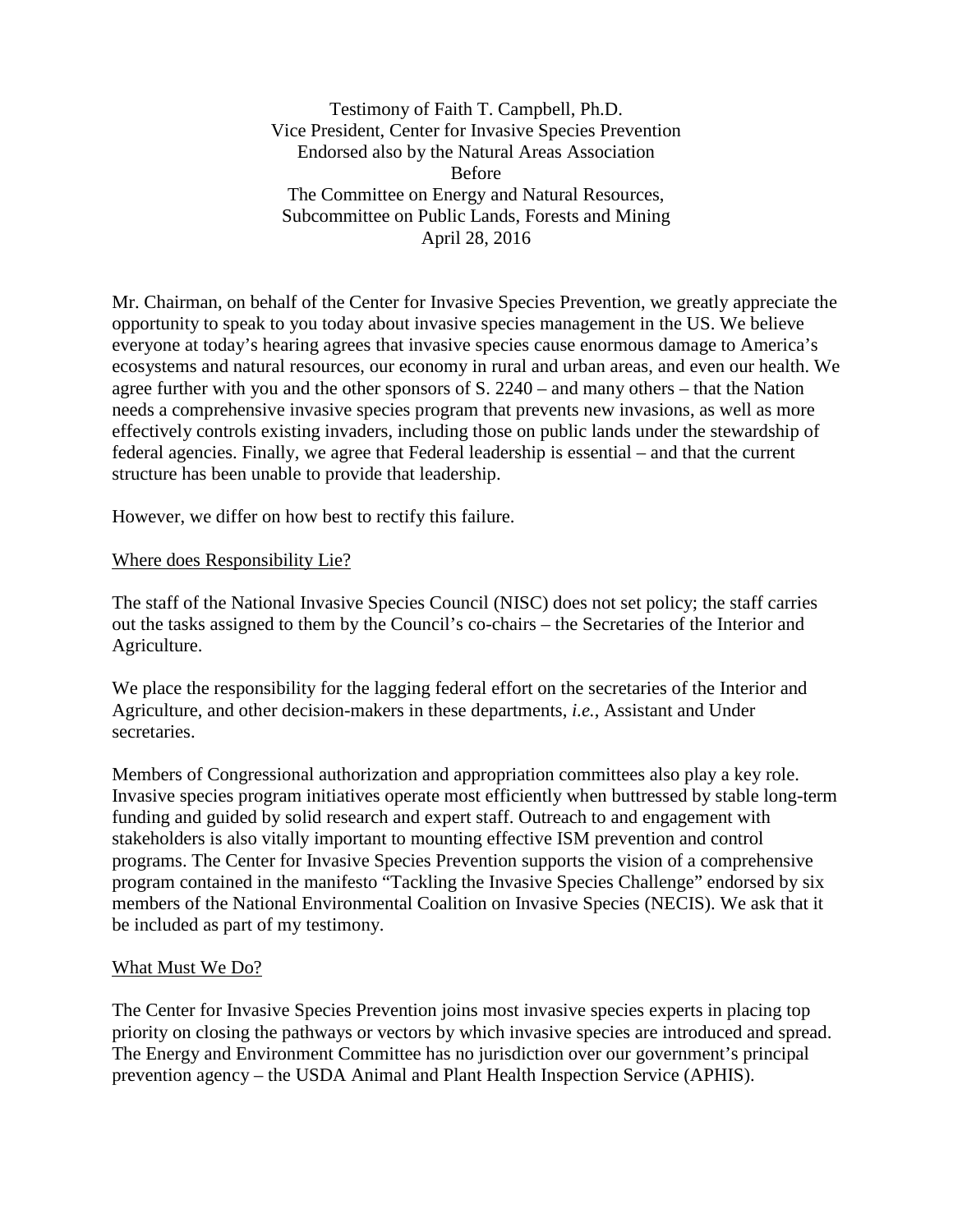However, the Committee does have jurisdiction over the USDA and Fish and Wildlife Service (FWS or Service), which has legal responsibility for preventing introduction of "injurious" wildlife. The Service's efforts are severely hampered by both inadequacies in the Lacey Act and insufficient funding.

### 1. Amend the Lacey Act

Members of the Committee could advance their goals of improving protection for resources on public lands by working with their colleagues to strengthen the Lacey Act and to increase funding for its implementation. The Lacey Act was first adopted in 1900. It was forward-looking for its time, setting up a system to regulate introduction of animals to "localities where they have not heretofore existed". One hundred and sixteen years later, the Lacey Act needs to be modernized to strengthen the FWS' ability to make timely, science-based decisions as to whether a candidate for importation is likely to be harmful to the nation's ecosystems and economy. Members of the National Environmental Coalition on Invasive Species are working with other stakeholders and members of Congress to amend the Lacey Act so as to enable the FWS to

- apply scientific risk assessment tools in evaluating species proposed for importation; and
- act quickly when confronted by an emergency.

The amendments should also clarify FWS' authority to regulate

- threats of diseases of wildlife; and
- interstate movement of species already listed as "injurious". [A federal court case, USARK *et al*. v. Sally Jewell *et al*., has challenged the Service' authority to regulate movement of listed species among the 49 continental states.
- 2. Use Congressional Powers to Spur Improvements

The Congress can help create a political climate in which land-managing agencies will choose to improve and enhance their invasive species programs. We suggest:

- Providing higher appropriations;
- Strengthening the Lacey Act in accordance with the points discussed above;
- Conducting oversight hearings at which Secretaries and Assistant/Under secretaries are asked about their efforts to address invasive species. Questions which might be pursued include:
	- o Has the USDA Forest Service implemented its 2011 internal directive amending the Forest Service Manual? The directive mandates integration of invasive species activities across National Forest System resource management programs, Forest land use planning activities, project-level planning activities, and other NFS operations.
	- o Why has neither the USDA Forest Service nor USDI National Park Service adopted a nation-wide policy restricting visitors from bringing their own firewood to campgrounds? Firewood is widely recognized as an important pathway for the spread of tree-killing insects and pathogens.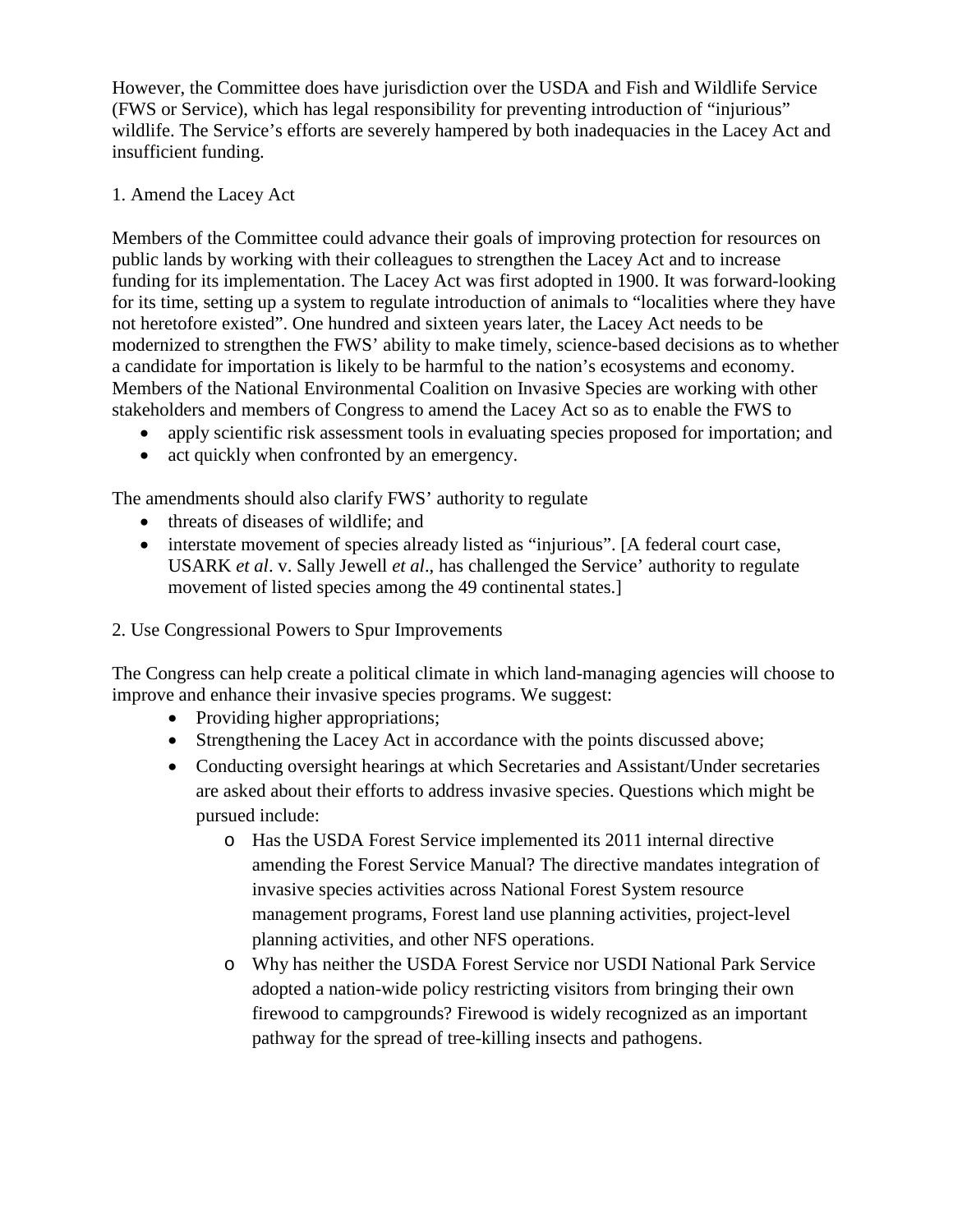- o Has the Council on Environmental Quality collaborated with NISC to develop overall guidance on implementation of the National Environmental Policy Act?
- Ensuring that the Senate confirmation process for nominees to USDI and USDA Secretarial & Assistant or Under Secretarial positions includes strong emphasis on their intentions with regard to invasive species management.

### Components of a Comprehensive Program

The land-managing agencies' invasive species programs should embrace landscape-level strategies carried out collaboratively across federal and state agencies and in cooperation with other stakeholders. The NECIS vision document, attached, provides suggestions on program goals and components. Key among the latter are agency actions aimed at preventing introduction and spread of invasive species by movement of such vectors as boats, seed, gravel, pack stock, landscaping plants, etc.

It is important that agencies' invasive species programs be assessed for their efficacy and improvements made when programs fall short. Such assessments require program metrics that measure outcomes, not just "acres treated". Such efficacy metrics are not yet developed; we welcome inclusion of this task in The National Invasive Species Council's Early Detection and Rapid Response Framework.

### **Comments on S. 2240**

We have grave reservations about this bill. Our concerns center on five areas:

- Funding allocations that undercut essential research, outreach, and development and implementation of effective tools to prevent introduction and spread of invasive species;
- The unrealistic goal of 5% net reduction in invasive species populations;
- Creation of overlapping reporting and coordination requirements;
- Priority-setting procedures that do not reflect the national perspective;
- Broad exclusions of projects from NEPA analysis.

# Funding allocation

The Center for Invasive Species Prevention questions the funding allocations in the bill because they would undercut vitally important components of comprehensive invasive species programs: research, educational outreach to members of the public who might transport invasive species, and strategic planning. None of these activities is adequately funded at present. The result of requiring that 75% of all funds be allocated to on-the-ground control will be a net increase in invasion because it will strip funding from prevention and other programs that currently limit the spread of new invaders.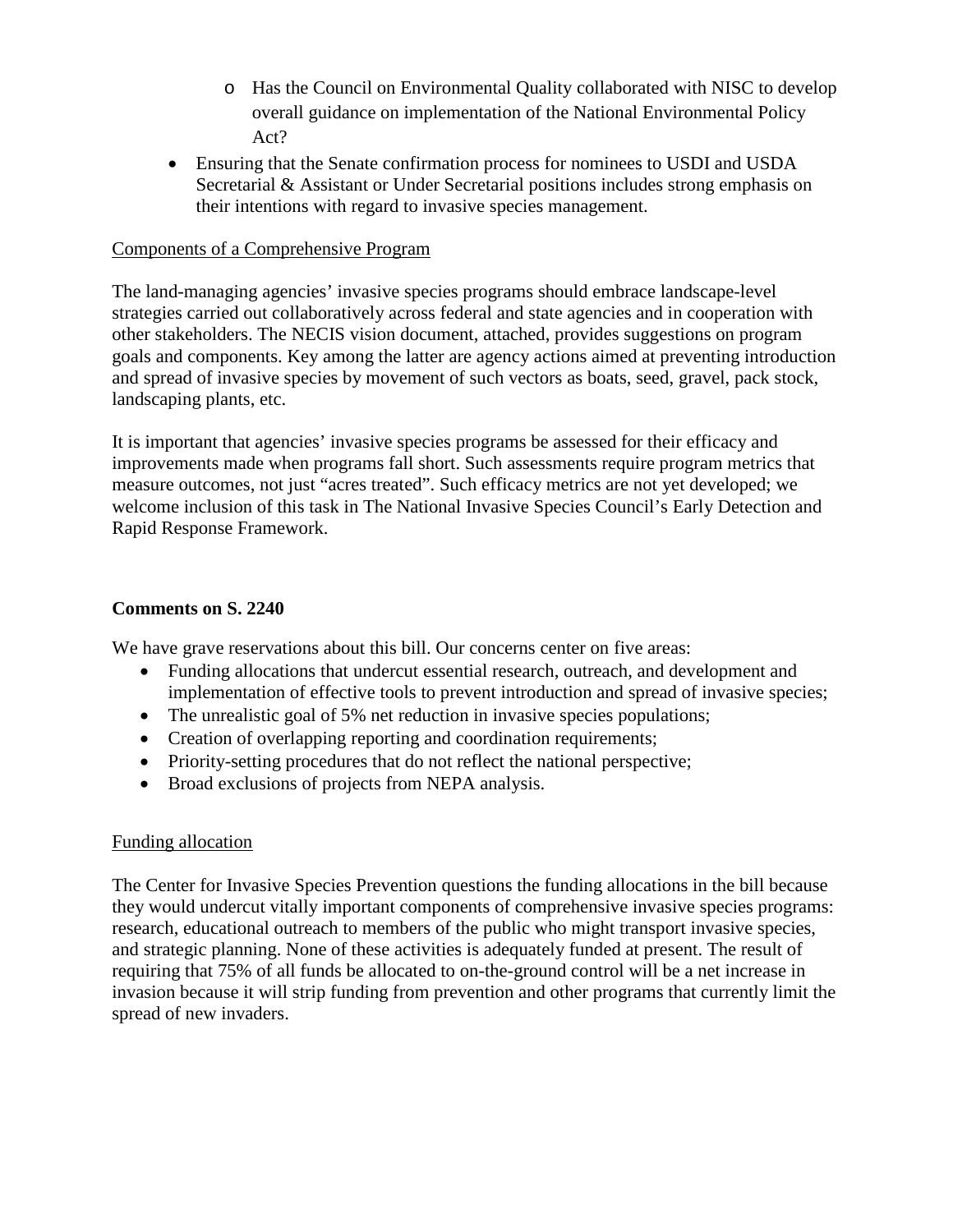Greater clarify about the extent of the allocation formula might partially allay our objections. Specifically, as regards the USDA Forest Service, does the funding allocation apply to all the agency's invasive species efforts? Or does it apply only to the activities on the National Forest System (including National grasslands)? Similarly, as regards the FWS, does the funding allocation apply to the (already minimal) funds used by the Service for Lacey Act listing activities and enforcement?

# The Requirement that Invasive Species be Reduced by 5% Annually

The 5% annual net reduction in invasive species on federal lands is not a reasonable goal. First, it does not recognize that each agency must manage hundreds of species and that management tools are inadequate for many of them (see below re: priority-setting). Given the inherent difficulties, invasive species control on federal lands should be focused on targeted actions to conserve and protect threatened native ecosystems. Furthermore, combining the 5% reduction mandate with the 75% funding requirement will spur each land management agency to focus exclusively on lands under its control rather than address species on the landscape scale – as we believe we all think is best. This will result, at best, in patchwork responses that fail to permanently solve the problem even in areas subjected to repeated treatment.

### Coordination Obligations

While we concur that coordination among the many entities engaged with invasive species is important, we worry that overlapping coordination and reporting requirements will increase delays and bureaucratic burdens. Each agency is responsible for managing hundreds of invasive species ranging from brown algae (*e.g.*, sudden oak death) to feral hogs, fish to terrestrial plants. Those species are at different stages of invasion at various locations; and their impacts differ across ecosystem types. The partners appropriate to dealing with these diverse situations will differ – and should not be mandated by law.

# **Setting Priorities**

Furthermore, given that the bill's goal is to "improve the control and management of invasive species that threaten and harm Federal land", we suggest that the priorities should be set based on the national perspective. Goals should be established by taking into account, *inter alia*:

- The natural and other resources at risk (actual and projected impacts) to the various invasive species;
- The stage of invasion there is more bang for the buck if the agency can stop the invasion early rather than try to reduce the extent of widespread invader;
- The availability of effective tools (although we support experiments and research to develop new tools); and
- The likelihood of successful restoration (will one invader be replaced by another?)

The federal agency must be free to address an invasive species even when the state where that invasive species is located has chosen not to take action, based on the agency's assessment of the threat to resources on its lands – or those of other national land-managing agencies. For example, the USDA Forest Service is and should try to address three wood-boring beetles in southern California that threaten hardwood trees, including those making up much of the region's riparian forests.